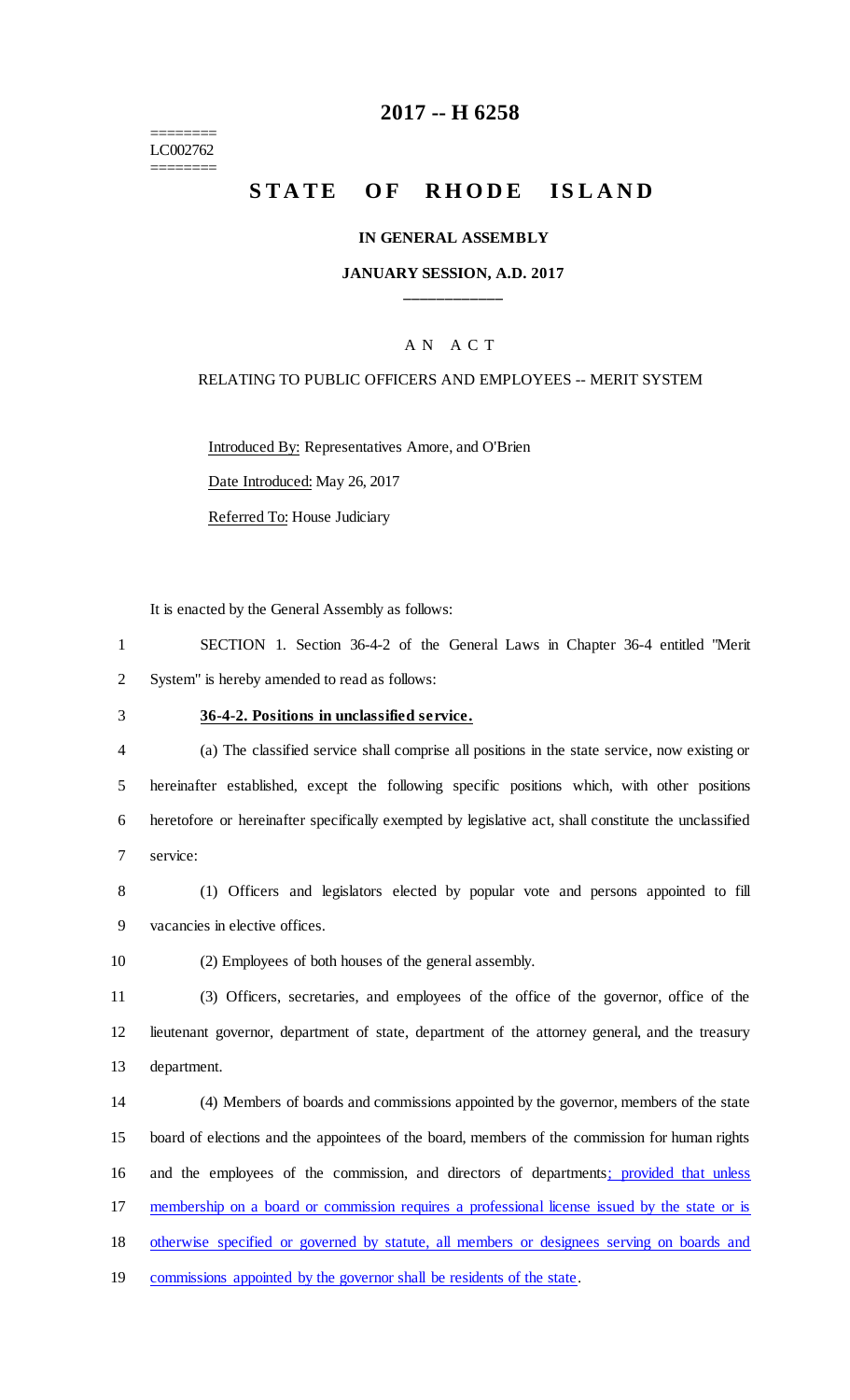(5) The following specific offices:

 (i) In the department of administration: director, chief information officer, cybersecurity officer, director of office of management and budget, director of performance management, deputy director, chief of staff, public information officer and legislative/policy director, and within the health benefits exchange: director, deputy director, administrative assistant, senior policy analyst, and chief strategic planning monitoring and evaluation; (ii) In the department of business regulation: director; (iii) In the department of elementary and secondary education: commissioner of elementary and secondary education; (iv) In the department of higher education: commissioner of postsecondary education; (v) In the department of health: director, executive director, and deputy director; (vi) In the department of labor and training: director, administrative assistant, administrator of the labor board and legal counsel to the labor board, executive director, and communications director; (vii) In the department of environmental management: director;

 (viii) In the department of transportation: director, chief operating officer, administrator/division of project management, administrator/division of planning, chief of staff, communications director, legislative director, and policy director;

(ix) In the department of human services: director and director of veterans' affairs;

- (x) In the state properties committee: secretary;
- (xi) In the workers' compensation court: judges, administrator, deputy administrator,

clerk, assistant clerk, clerk secretary;

(xii) In the division of elderly affairs: director;

 (xiii) In the department of behavioral healthcare, developmental disabilities and hospitals: director;

(xiv) In the department of corrections: director, assistant director (institutions/operations),

- assistant director (rehabilitative services), assistant director (administration), and wardens;
- (xv) In the department of children, youth and families: director, one assistant director, one associate director, one executive director, and a chief of staff;
- (xvi) In the public utilities commission: public utilities administrator;
- (xvii) In the water resources board: general manager;
- (xviii) In the human resources investment council: executive director.
- (xix) In the office of health and human services: secretary of health and human services.
- (xx) In the office of commerce: secretary, deputy secretary, chief of staff,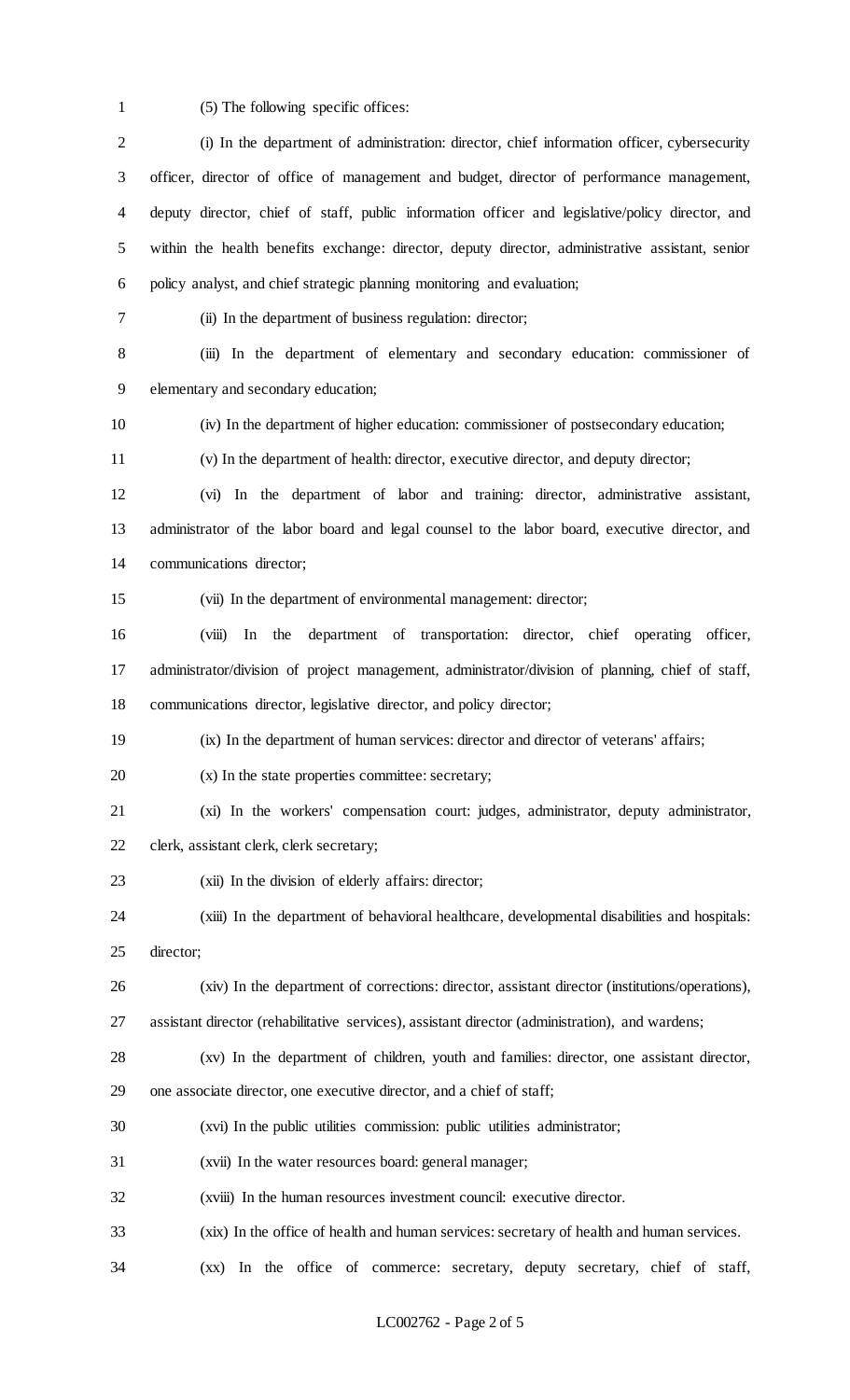communications director, legislative director, and policy director.

 (6) Chief of the hoisting engineers, licensing division, and his or her employees; executive director of the veterans memorial building and his or her clerical employees.

 (7) One confidential stenographic secretary for each director of a department and each board and commission appointed by the governor.

 (8) Special counsel, special prosecutors, regular and special assistants appointed by the attorney general, the public defender and employees of his or her office, and members of the Rhode Island bar occupying a position in the state service as legal counsel to any appointing authority.

 (9) The academic and/or commercial teaching staffs of all state institution schools, with the exception of those institutions under the jurisdiction of the board of regents for elementary and secondary education and the board of governors for higher education.

 (10) Members of the military or naval forces, when entering or while engaged in the military or naval service.

 (11) Judges, referees, receivers, clerks, assistant clerks, and clerical assistants of the supreme, superior, family, and district courts, the traffic tribunal, security officers of the traffic tribunal, jurors, and any persons appointed by any court.

(12) Election officials and employees.

 (13) Deputy sheriffs and other employees of the sheriffs division within the department of public safety.

 (14) Patient or inmate help in state charitable, penal, and correctional institutions and religious instructors of these institutions and student nurses in training, residents in psychiatry in training, and clinical clerks in temporary training at the institute of mental health within the state of Rhode Island medical center.

 (15) (i) Persons employed to make or conduct a temporary and special inquiry, investigation, project, or examination on behalf of the legislature, or a committee therefor, or on behalf of any other agency of the state if the inclusion of these persons in the unclassified service is approved by the personnel administrator. The personnel administrator shall notify the house fiscal advisor and the senate fiscal advisor whenever he or she approves the inclusion of a person in the unclassified service.

 (ii) The duration of the appointment of a person, other than the persons enumerated in this section, shall not exceed ninety (90) days or until presented to the department of administration. The department of administration may extend the appointment another ninety (90) days. In no event shall the appointment extend beyond one hundred eighty (180) days.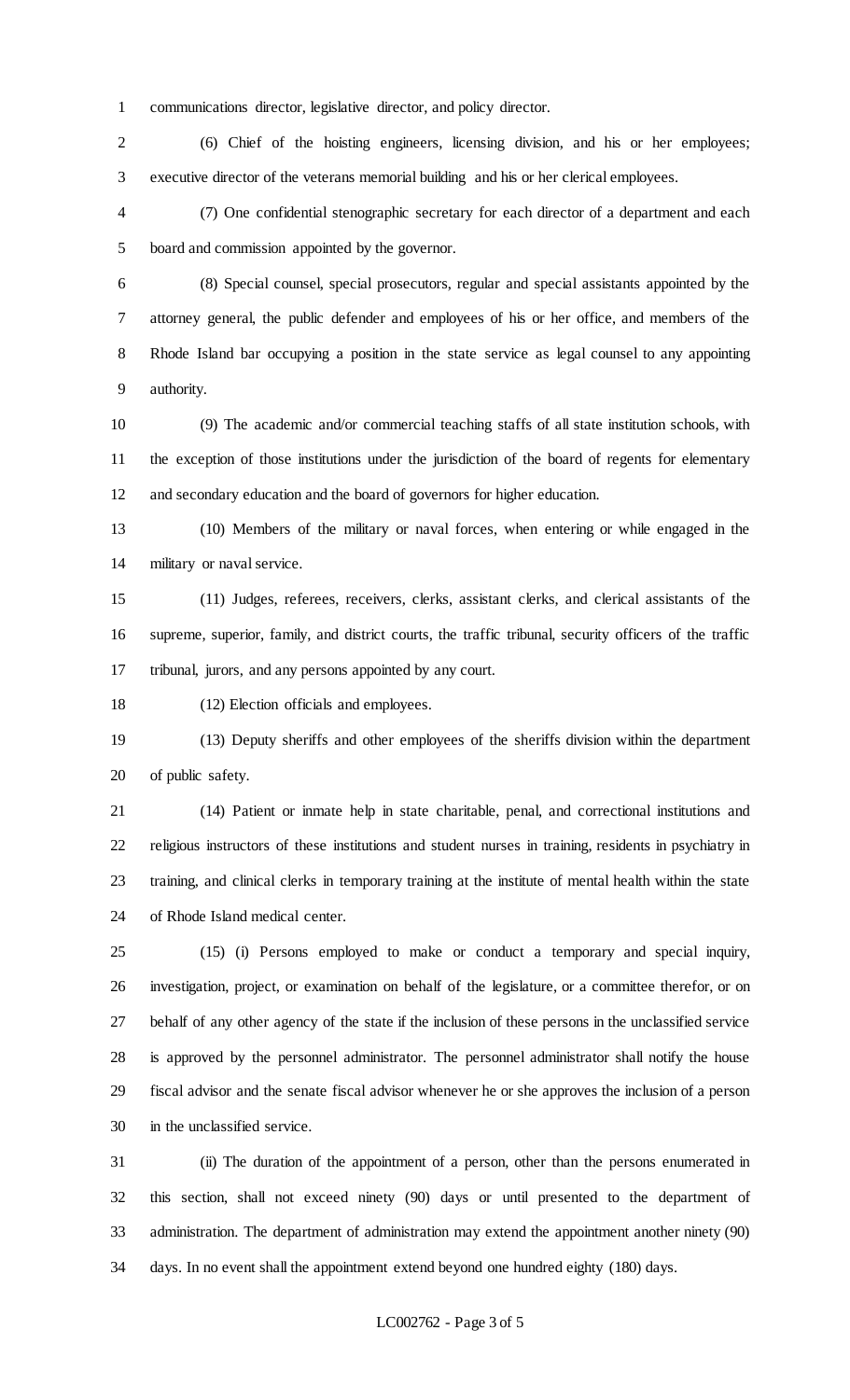| $\mathbf{1}$   | (16) Members of the division of state police within the department of public safety.               |
|----------------|----------------------------------------------------------------------------------------------------|
| $\overline{2}$ | (17) Executive secretary of the Blackstone Valley district commission.                             |
| 3              | (18) Artist and curator of state-owned art objects.                                                |
| 4              | (19) Mental health advocate.                                                                       |
| 5              | (20) Child advocate.                                                                               |
| 6              | (21) The position of aquaculture coordinator and marine infrastructure specialist within           |
| 7              | the coastal resources management council.                                                          |
| 8              | (22) Employees of the office of the health insurance commissioner.                                 |
| 9              | (23) In the department of revenue: the director, secretary, attorney.                              |
| 10             | (24) In the department of public safety: the director.                                             |
| 11             | (b) Provided, however, that, if any position added to the unclassified service by                  |
| 12             | legislative act after January 1, 2015, is occupied by a classified employee on June 30, 2015, such |
| 13             | position shall remain in the classified service until such position becomes vacant.                |
| 14             | SECTION 2. This act shall take effect upon passage.                                                |

#### ======== LC002762

========